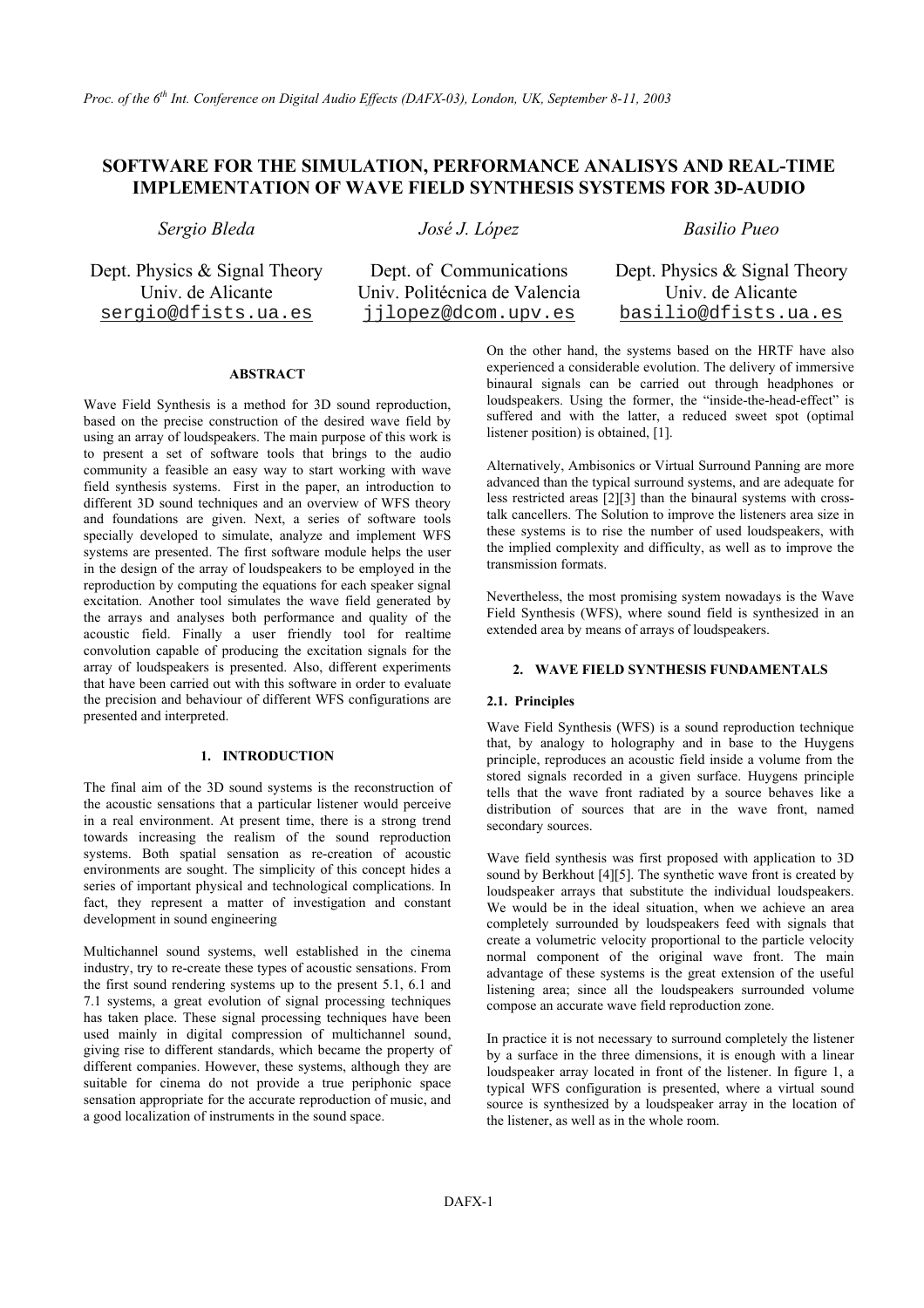

Figure 1: *Simulated wave field of a virtual source behind the loudspeaker array.* 

#### **2.2. Formulation**

It is known that an arbitrary sound field within a closed volume can be generated with a distribution of monopole and dipole sources on the surface of this volume [5]. For practical purposes, this method has been adapted to make use of linear loudspeakers arrays surrounding the listening area, rather than planes of loudspeakers. Using the geometry of figure 2, the sound field created by the virtual source can be synthesized by the array of loudspeakers at the analysis point [6], according to the next expression,

$$
P(\vec{r},\omega) = \sum_{n=1}^{N} \left[ Q(r_n,\omega) G(\theta_n,\omega) \frac{e^{-jkr'_n}}{r'_n} \right] \Delta x \quad (1)
$$

where N is the number of loudspeakers in the array,  $\omega$  is the angular frequency, *k* is the wave number,  $Q(r_n, \omega)$  is the driving signal of the n<sup>th</sup> loudspeaker,  $\phi_n$  is the angle between the main axis of the n<sup>th</sup> loudspeaker and its connection line to the analysis point,  $G(\theta_n, \omega)$  is the directivity index of the n<sup>th</sup> loudspeaker, ∆*x* is the spatial interval between the array loudspeakers,  $r_n$  is the distance between the virtual source and the  $n^{\text{th}}$  loudspeaker,  $r_n^{\text{th}}$  is the distance between the  $n^{\text{th}}$ loudspeaker and the analysis point and  $\vec{r}$  defines de analysis point.

Derivation of the driving signals for a line array of loudspeakers is found on [7] and is done by the equation,

$$
Q(r_n, \omega) = S(w) \frac{\cos \theta_n}{G(\phi_n, \omega)} \sqrt{\frac{jk}{2\pi}} \sqrt{\frac{r_0}{s_0 + r_0}} \frac{e^{-jkr_n}}{\sqrt{r_n}} \quad (2)
$$

where  $S(\omega)$  is the virtual source radiated signal,  $\theta_n$  is the angle between the virtual source and the main axis of the n<sup>th</sup> loudspeaker, and  $G(\phi_n, \omega)$  is the directivity index of the virtual source (note that this is not the same index than before). The driving signal is only a delayed version of the virtual source signal multiplied by a factor depending of the distance between virtual source and each element of the loudspeaker array  $r_n$  and the angle  $\theta_n$  between them. The factor  $\sqrt{jk}$  introduces an emphasization of 3 dB per octave. Also notice that the driving signal depends on the listener position. This dependence is very weak and it is a consequence of the two-dimensional approximation [6].



Figure 2: *Geometric description for WFS.*

#### **2.3. Application to 3D audio systems**

The knowledge of the room impulse response is needed to obtain a complete processing and representation WFS system. The signals that feed the secondary sources are extrapolated of a enough dense set of measured impulse responses. Figure 3 shows a WFS system diagram that synthesizes the wave field produced by a primary source in the simulated room.

 It is not advisable to use the complete impulse response for the whole simulated points. It is a better idea to use the direct sound and the first echoes (10.000 samples at 44.1 kHz approx.), then rest of the impulse response is simulated with a reverberator with the typical parameters of the simulated room.



Figure 3: *Typical configuration of a 3D sound WFS system*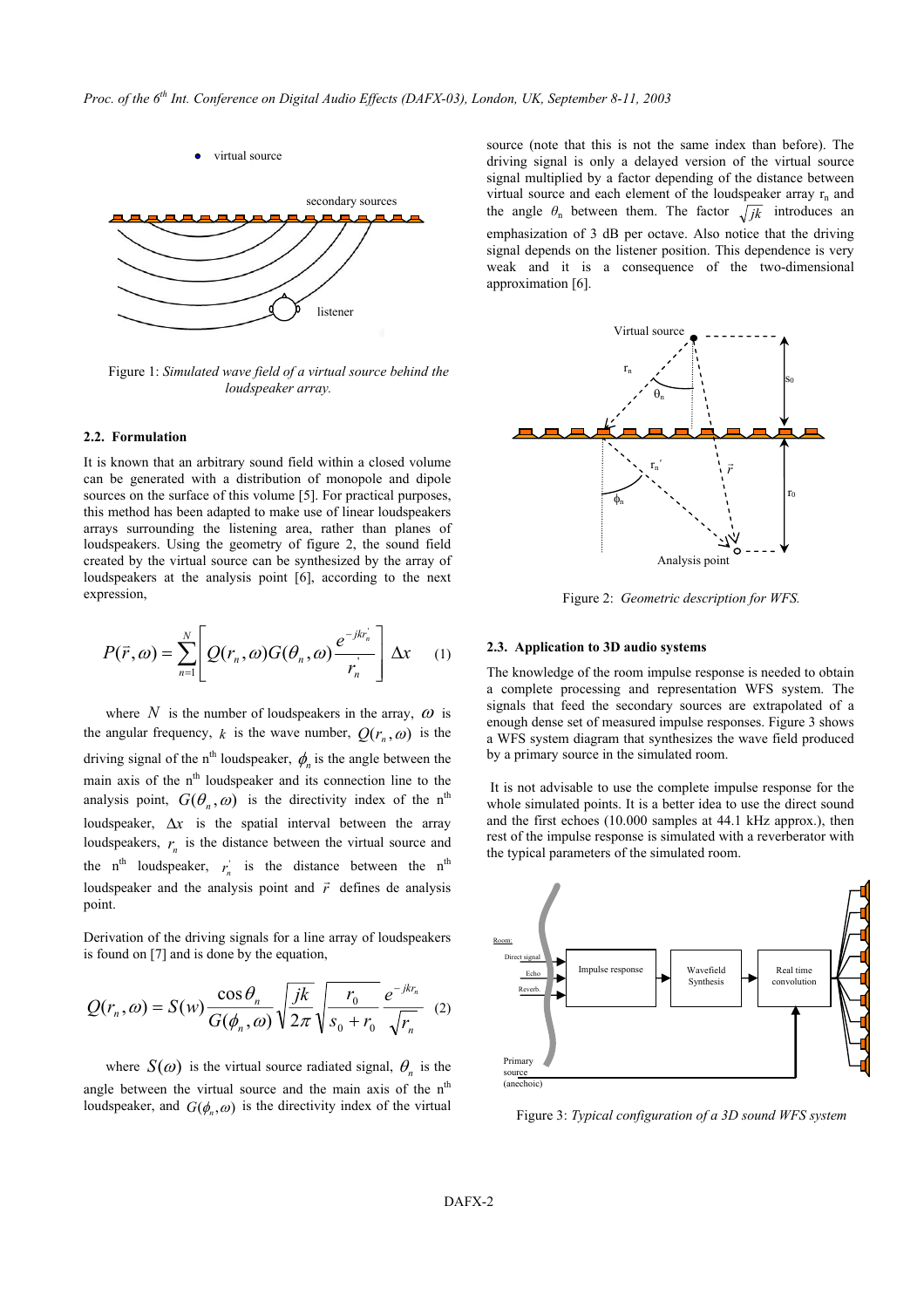*Proc. of the 6th Int. Conference on Digital Audio Effects (DAFX-03), London, UK, September 8-11, 2003* 

## **3. SOFTWARE TOOLS**

A series of software tools to simulate, analyze and implement WFS systems have been developed. This software helps us in the development and improvement of WFS systems. The process for building a successful prototype for WFS is quite complex and this software carries out all the stages. It comprises three main modules:

- Array design and driving signals derivation
- Simulation of the sound field
- Real-time playing tool

The first module helps the user in the design of the array of loudspeakers to be employed in the reproduction by computing the equations of signal excitation for each loudspeaker. The software takes into account non ideal parameters of the loudspeakers employed for building the array, as the variation of its sensitivity with frequency and the directive characteristic [7]. Different array shapes can be chosen: linear, in U, in open U, etc. The second module simulates the wave field generated by the arrays and analyse both performance and quality of the acoustic field. Figure 4 shows a block diagram of these two stages. These two modules have been programmed in Matlab. Figure 5 shows a GUI for access to the programmed Matlab functions easily.



Figure 4: *Block diagram of the algorithm used in the simulation software for WFS.* 

In the other hand, the real-time playing tool consists of a user friendly application with a window graphic user interface (GUI). It helps the user to place different instruments or sound sources in the stage producing the excitation signals for the loudspeakers. This application includes a real-time multichannel convolver, which is capable of producing the excitation signal for arrays of up to 96 loudspeakers and generating the output signals to the sound cards attached to the computer. The impulse responses for each loudspeaker are provided by the previous module written in Matlab.



Figure 5: *Graphic user interface for easy access to the simulation algorithm written in MATLAB.*

The software accepts the sound of primary sources from the inputs of the sound cards or from sound files stored on the HD or CD. This convolver supports impulses responses long enough to simulate room impulse responses. The experience gained on previous works [8] on real-time convolvers has been useful in the development of this powerful tool. It has been programmed in C++Builder / Delphi for MS-Windows OS and a port to Linux is in progress.

The hardware infrastructure used to achieve real-time rendering consists of a single PC (Pentium 4 2.4 GHz, 1GB RAM), a PCI-424-based MOTU Audio System and up to four MOTU 24 I/O sound cards, depending of the number of channels needed. All the sound card programming is done via the Steinberg Audio Stream I/O API (ASIO).

### **4. SIMULATIONS**

Using the developed software, it is possible to simulate the acoustic field produced in the listening area. In order to show an example of the possibilities of this software, the field produced by a sinusoidal virtual source is shown on figure 6. The figures show a snapshot of the acoustic field in an extended area in a time instant, as similar made in previous works [9].

The purpose of the simulation presented in figure 6 is to compare different array shapes. In the three cases the virtual source has a frequency of 650 Hertz and the spacing between each loudspeaker is 20 cm. In a) a simple linear array is used and the virtual source in located just behind the array. In b) a configuration of three arrays in U is used and the source is in front of the central array. In c) a configuration in open U with 45º aperture is used and the source is located behind the left array.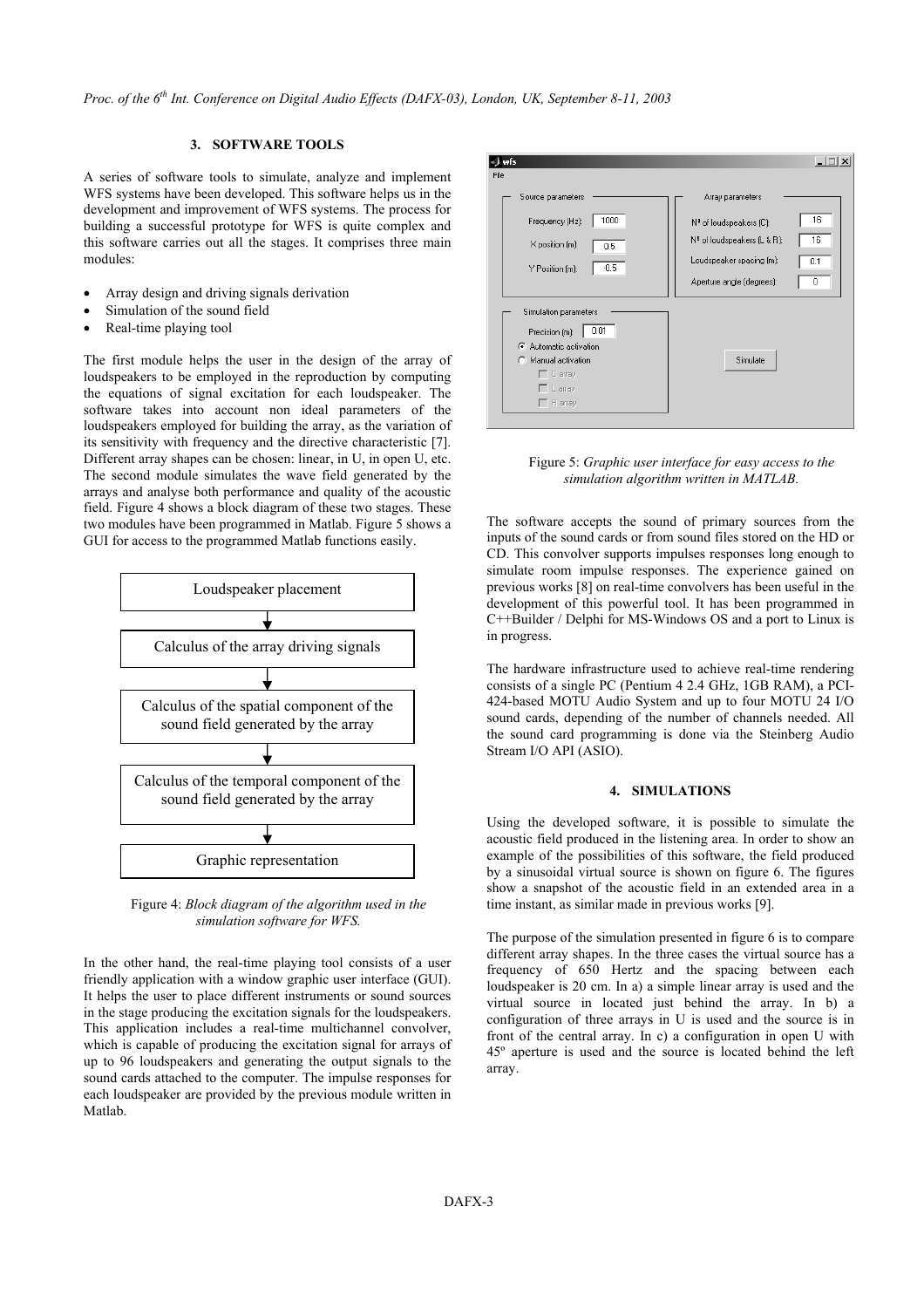







In figure 7 another type of simulation is presented. The pressure error between the real field that would produce a real source a) is compared with the one produced by the array of loudspeakers. In c) the pressure error in dB is shown. Looking at figure 7c is easy to realize that in the areas very close to the loudspeakers, the error is very high. This is due to the near field effect of loudspeakers. Also it can be observed that in moving far away from the array the error also increases.



Figure 7: *Comparison between the field produced by a real source a) and the one produced by a WFS system b). Error in dB between them c).*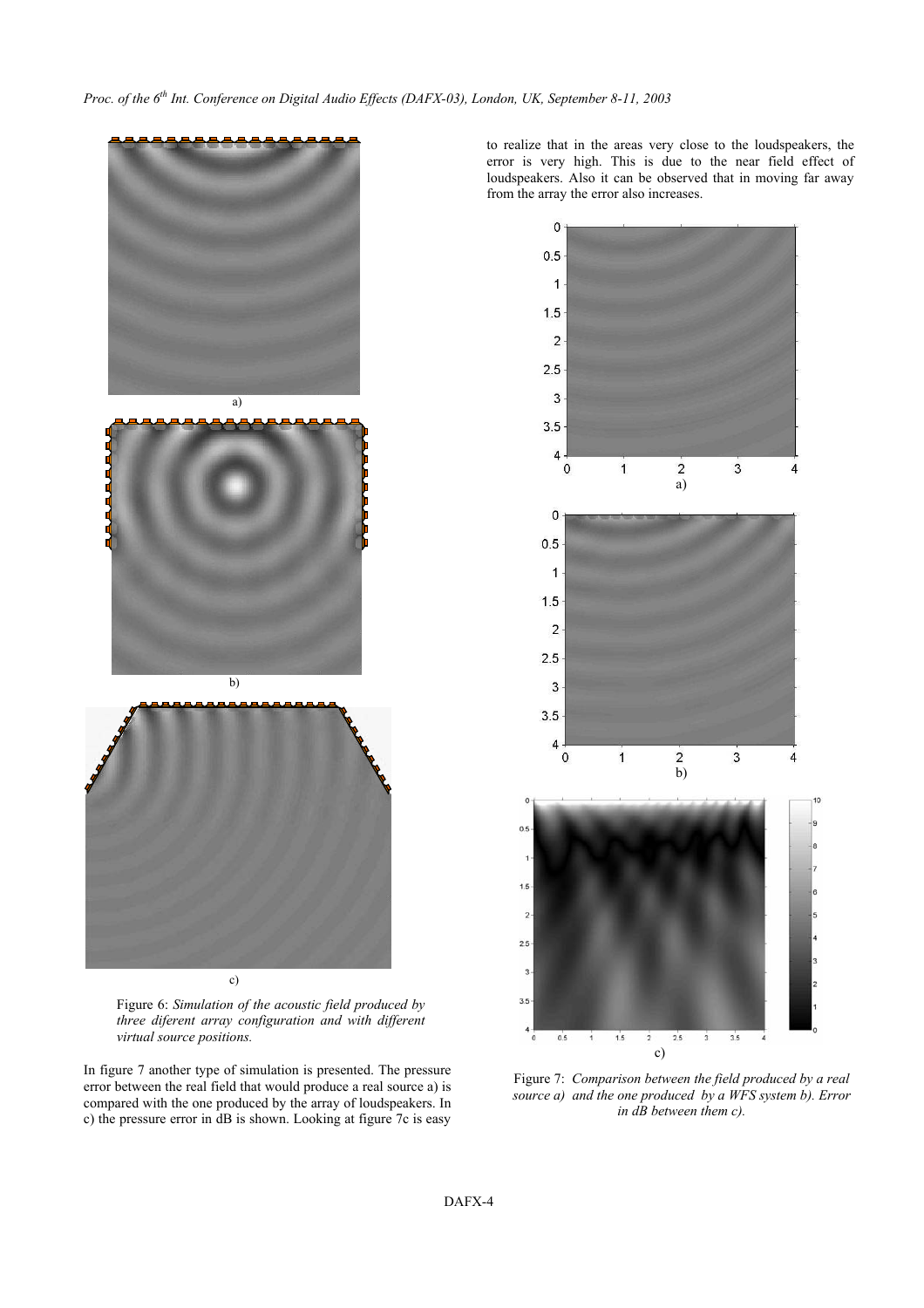## **5. PRACTICAL CONSIDERATIONS**

The use of more than one line of loudspeakers array, particularly the use of side arrays in WFS systems has been discussed in different papers, for example in [6]. Next, some practical considerations about these multi array set-ups are going to show using our simulation software and some examples and results.

When performing WFS reconstructions of the pressure field, the simultaneous activation of all the line arrays available for each virtual source in not always the best solution for obtaining the best reliable field synthesis. As a general rule, only de arrays with the virtual source behind them must be activated. In order to show clearly this question, the figures 8 and 9 show two typical set-ups of WFS arrays, consisting on three line arrays each one. Figure 8 shows a set-up in U with a frontal array and two side arrays. Figure 9 shows a set-up in open-U that is useful for creating wider areas. The area surrounding the loudspeakers strips has been divided in 6 zones regarding the position of the virtual source to be synthesized. The purpose is to connect the zone when the virtual source is with the loudspeaker strips to be activated.

Some simulations have been carried on in order to verify the best excitation. Figure 10 compares the error obtained when a source is placed in zone 2. Figure 10 a) shows the error when activating only the C array and b) shows the error when activating the three arrays. It is clear that the side arrays make the synthesis worse, so they must be turned off. In the figure 11 the simulation is repeated but with a source in the zone 1. In 11 a) only L and C arrays are activated compared with b) when all three are. Likewise the results are clear.

There are three main configurations, according to physical symmetry:

- Zones 2, 4 and 6: Virtual sources are located behind a single array.
- Zones 1 and 3: Virtual sources are located behind two arrays simultaneously.
- Zone 5: Virtual sources are located in front of the three arrays.



*Figure 8: Closed U virtual source zones.* 

As expected, any array located in front of the source must be activated. On the contrary, arrays behind the source must be deactivated. The exception to this rule occurs in the zone 5, where the source is in front of all arrays. In this situation, at least one array must be activated or no wave field will be produced, the first thought is to activate all three arrays because the virtual source is in the same relative position for all. In Table 1 the combination of zones and arrays is presented.

| $\mathbf{a} \mathbf{n} \mathbf{a}$ |  |     |          |  |
|------------------------------------|--|-----|----------|--|
|                                    |  | . . | -14<br>- |  |

Table 1: *Array activation by source location.* 

Placing virtual sources in zone 5 is particularly complicated, but is possible to simulate sources located between the listener and the frontal array. Despite the first thought would be to activate the three arrays in order to simulate sources in this zone, our simulations show that this is not true. In order to achieve better results the three arrays must not be activated simultaneously. The zone 5 must be subdivided in two new zones, the left and the right parts, 5a and 5b respectively. Only L and C arrays must be activated in zone 5a, and only R and C in zone 5b. An example that demonstrates this behaviour is presented in figure 12. A look to the figure is enough to check the proposed rule. Same considerations must be applied to an open U array configuration (figure 9).



Figure 9*: Open U virtual source zones.* 

It must take into account that the arrays can not be activated or deactivated instantly when the virtual source moves from one zone to another, since the ear could detect the wave field origin change. Thus the array activation/deactivation must be gradual with the virtual source displacement.

This consideration is implicit in the loudspeaker driving signal, since the driving signal uses the angle formed between the virtual source and the main loudspeaker axis. This angle is 90º when the virtual source changes of zone and a new array must be activated/deactivated, then the array has no influence in the generated wave field until the virtual source has went deeper in the new zone.